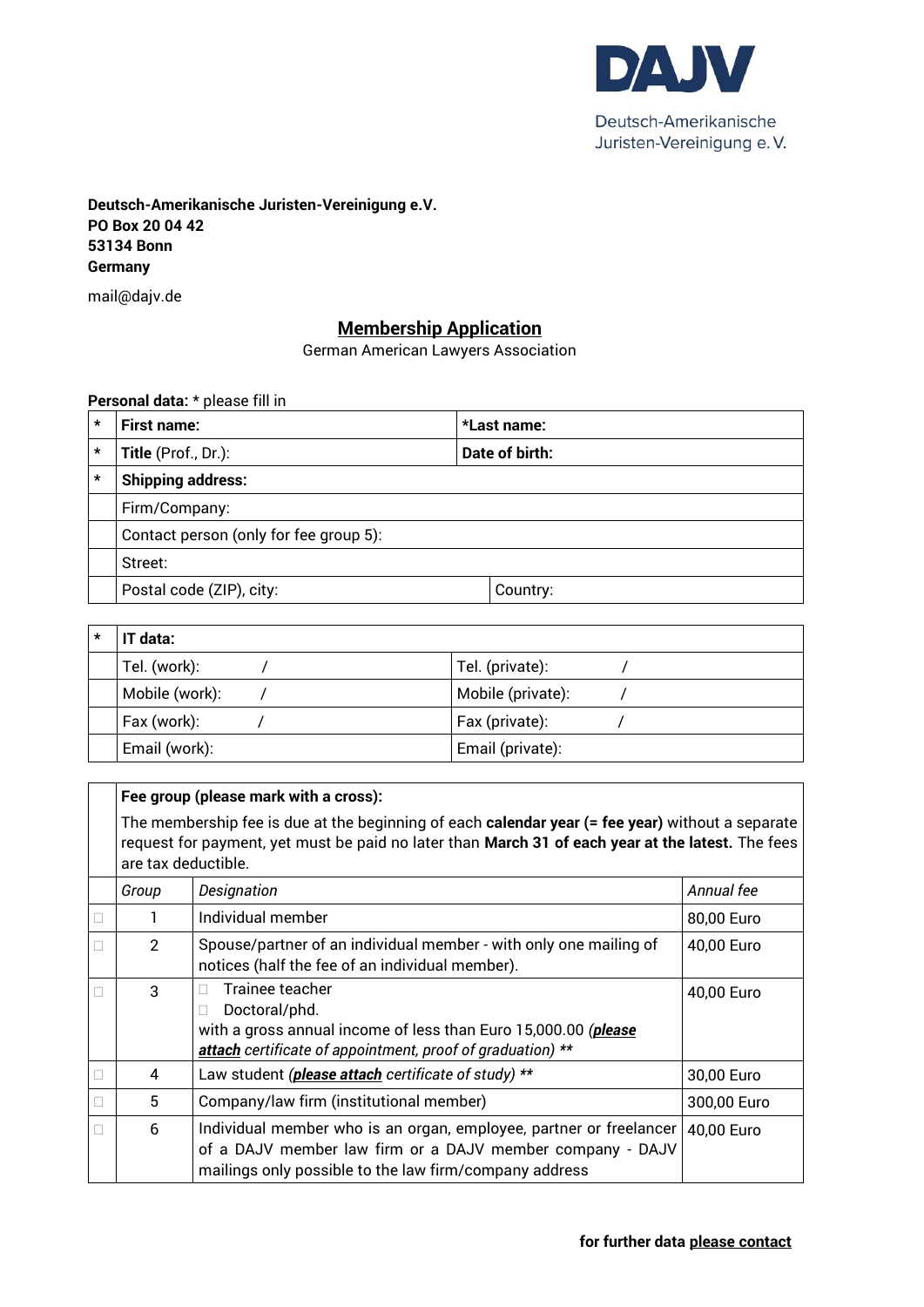| $\star$                                       | DAJV expert group membership (please tick and indicate an e-mail address (under IT data), as<br>communications will be sent by e-mail): |                                               |  |  |  |
|-----------------------------------------------|-----------------------------------------------------------------------------------------------------------------------------------------|-----------------------------------------------|--|--|--|
|                                               | $\Box$ Merger & Acquisition (M & A)                                                                                                     | $\Box$ Arbitration/Litigation/Mediation (ALM) |  |  |  |
|                                               | $\square$ Tax law                                                                                                                       | $\Box$ Constitution/Legislation/Public Law    |  |  |  |
| □ Antitrust/Regulated Industries/Media (ARIM) |                                                                                                                                         |                                               |  |  |  |
| Other memberships:                            |                                                                                                                                         |                                               |  |  |  |

|         | <b>Professional background:</b>            |          |  |  |  |
|---------|--------------------------------------------|----------|--|--|--|
| $\star$ | Occupation/Service title:                  |          |  |  |  |
|         | Commencement of studies (for students):    |          |  |  |  |
|         | Year of passing the 1st state exam:        | Planned: |  |  |  |
|         | Year of passing the 2nd state exam:        | Planned: |  |  |  |
|         | Year of dissertation/Ph.D.:<br>University: | Planned: |  |  |  |
|         | Year of habilitation:<br>University:       | Planned: |  |  |  |

|         | Qualification in the U.S. or other equivalent degrees: |  |         |                 |  |
|---------|--------------------------------------------------------|--|---------|-----------------|--|
| $\star$ | Degree in the U.S.A (LL.M., M.C.L., M.C.J.):           |  | $\star$ | Year concluded: |  |
| $\star$ | University (exact name):                               |  |         |                 |  |
| $\star$ | *<br>U.S. State of Admission:<br>Bar exam in the year: |  |         |                 |  |
|         | U.S. university degree(s) (J.D., B.A., B.S., Ph.D.):   |  |         |                 |  |
|         | Senior year:                                           |  |         |                 |  |
|         | University (exact name):                               |  |         |                 |  |
|         | Research stays at US law schools:                      |  |         |                 |  |
|         |                                                        |  |         |                 |  |

 $\Box$  I agree to the internal publication of my data (\*) in the online memberdirectory. **Note: Without consent, you yourself do not receive access.** An e-mail address is required for publication in the online directory.

Place / Date Signature

\_\_\_\_\_\_\_\_\_\_\_\_\_\_\_\_\_\_\_\_\_\_\_\_\_\_\_\_\_\_\_\_\_\_\_\_\_\_\_\_\_\_\_\_\_\_\_\_\_\_\_\_\_\_\_\_\_\_\_\_\_\_\_\_\_\_\_\_\_\_\_\_\_\_\_\_\_\_\_\_\_\_\_\_\_\_\_\_\_\_\_\_\_\_\_\_\_\_

| Please see the attached form for issuance of a SEPA direct debit mandate for collection of the |  |
|------------------------------------------------------------------------------------------------|--|
| membership fee.                                                                                |  |

\*\*)After a total of five years of legal studies, the membership fee is **automatically increased** to Euro 40.00 (trainee lawyer/doctoral candidate), after a further three years to Euro 80.00 (individual member), unless the member submits a study certificate or other proof of ongoing legal training (legal clerkship; doctorate) without being requested to do so by 31 December of that year at the latest. After five years, a statement must also be submitted that the gross income limit of Euro 15,000.00 per year has not been exceeded and is not expected to be exceeded in the following year.